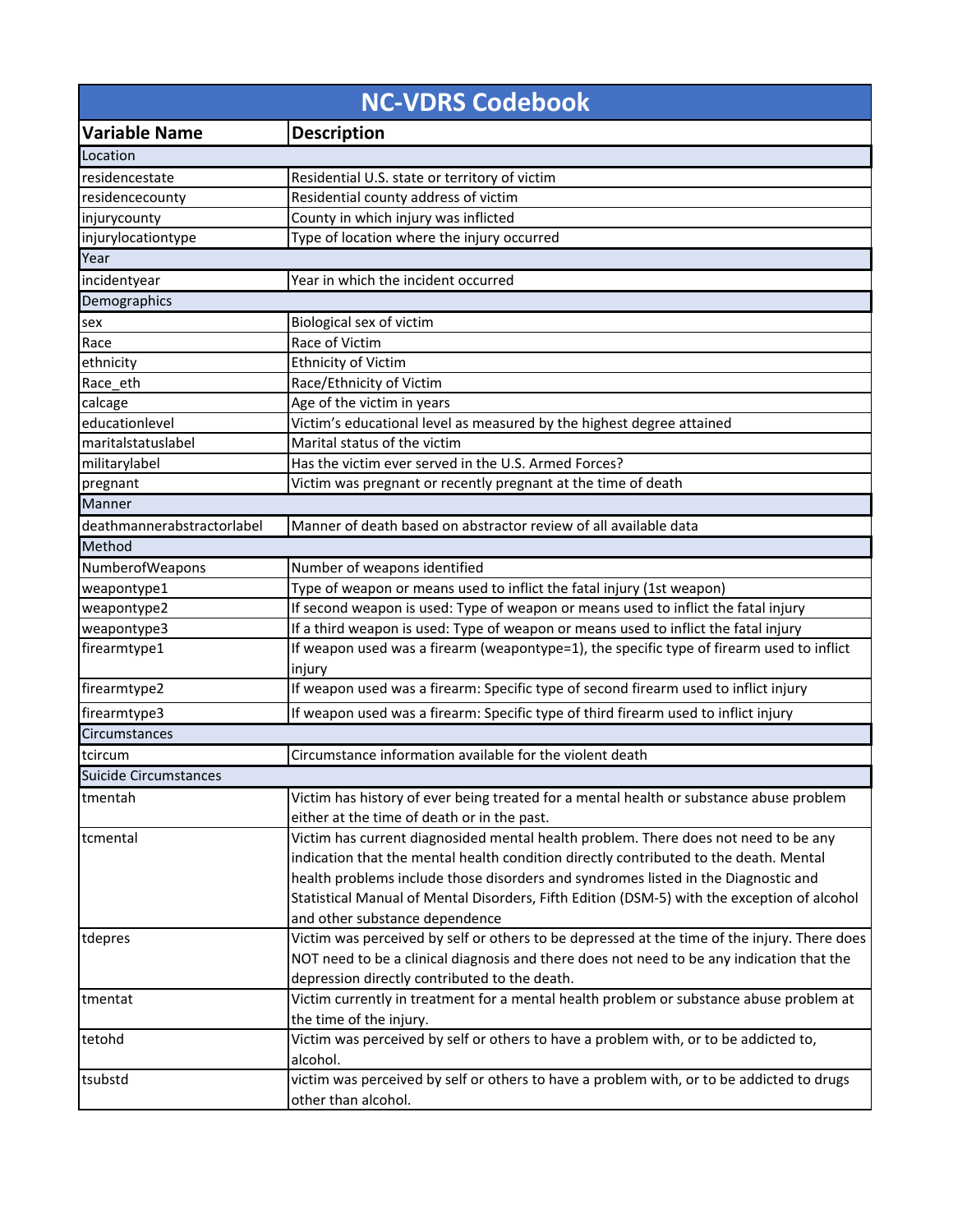| totheraddict | victim was perceived by self or others to have an addiction not related to alcohol or other   |
|--------------|-----------------------------------------------------------------------------------------------|
|              | substance abuse such as gambling or sexual addictions, and there is some indication that      |
|              | this addiction may have contributed to the death.                                             |
| tipp         | At the time of the incident the victim was experiencing problems with a current or former     |
|              | intimate partner, such as a divorce, break-up, argument, jealousy, conflict, or discord, and  |
|              | this appears to have contributed to the death. (intimate partner is defined as a current or   |
|              | former girlfriend/boyfriend, dating partner, ongoing sexual partner, or spouse)               |
|              |                                                                                               |
| trelo        | At the time of the incident the victim was experiencing a relationship problem with           |
|              | someone other than an intimate partner or other family member (e.g., a friend or              |
|              | schoolmate), and this appears to have contributed to the death.                               |
| tvperp       | Victim was a perpetrator of violence (e.g., a robbery of a stranger or an assault in a bar)   |
|              | within the past month that was distinct and occurred before the violence that killed the      |
|              | victim.                                                                                       |
| tdof         | Death of a family member or friend due to something other than suicide appears to have        |
|              | contributed to the death.                                                                     |
| tsuicf       | Suicide of a family member or friend appears to have contributed to the death. There is no    |
|              | time limit for when the suicide of the family or friend occurred, except that it occurred     |
|              | during the victim's lifetime and that it is noted to have contributed to the victim's death.  |
|              |                                                                                               |
| tvioipv      | Victim experienced violence (e.g., a robbery targeting the victim or the victim is assaulted  |
|              | in a bar) in the past month that was distinct and occurred before the violence that killed    |
|              | the victim.                                                                                   |
| thistchild   | The victim had a history of abuse (physical, sexual, or psychological) or neglect (physical,  |
|              | including medical/dental, emotional, or educational neglect; or exposure to violent           |
|              | environments or inadequate supervision) as a child                                            |
| tanniversary | Incident occurred on or near the anniversary of a traumatic event in the victim's life and    |
|              | was perceived as a contributing factor.                                                       |
| thealth      | Victim's physical health problem(s) appear to have contributed to the death                   |
| tjob         | Job problem(s) appear to have contributed to the death                                        |
| tlegalp      | Criminal legal problems appear to have contributed to the death                               |
| tfinanc      | Financial problems appear to have contributed to the death                                    |
| tlegal       | Civil legal (non-criminal) problems appear to have contributed to the death                   |
| teviction    | A recent eviction or other loss of the victim's housing, or the threat of it, appears to have |
|              | contributed to the death.                                                                     |
| tschool      | Problems at or related to school appear to have contributed to the death                      |
| tsuicn       | Victim left a suicide note (or other recorded communication). Note can be written or          |
|              | electronic.                                                                                   |
| tsuicd       | Victim disclosed to another person their thoughts and/or plans to commit suicide within       |
|              | the last month. Disclosure of suicidal thoughts or plan can be verbal, written or electronic  |
|              |                                                                                               |
| tsuich       | Victim has a history of attempting suicide before the fatal incident                          |
| tsuict       | Victim had a history of suicidal thoughts or plans. Disclosure of suicidal thoughts or plan   |
|              | can be verbal, written or electronic                                                          |
| tdisaster    | Exposure to a disaster was perceived as a contributing factor in incident                     |
| tcrisis      | Victim experienced a crisis within two weeks of the incident, or a crisis was imminent        |
|              | within two weeks of the incident that was not associated with another circumstance            |
|              | variable                                                                                      |
| tselfdef     | Victim was attempting to defend him or herself with a gun and inadvertently shot him or       |
|              | herself.                                                                                      |
| tfamily      | Victim had relationship problems with a family member (other than an intimate partner)        |
|              | that appear to have contributed to the death                                                  |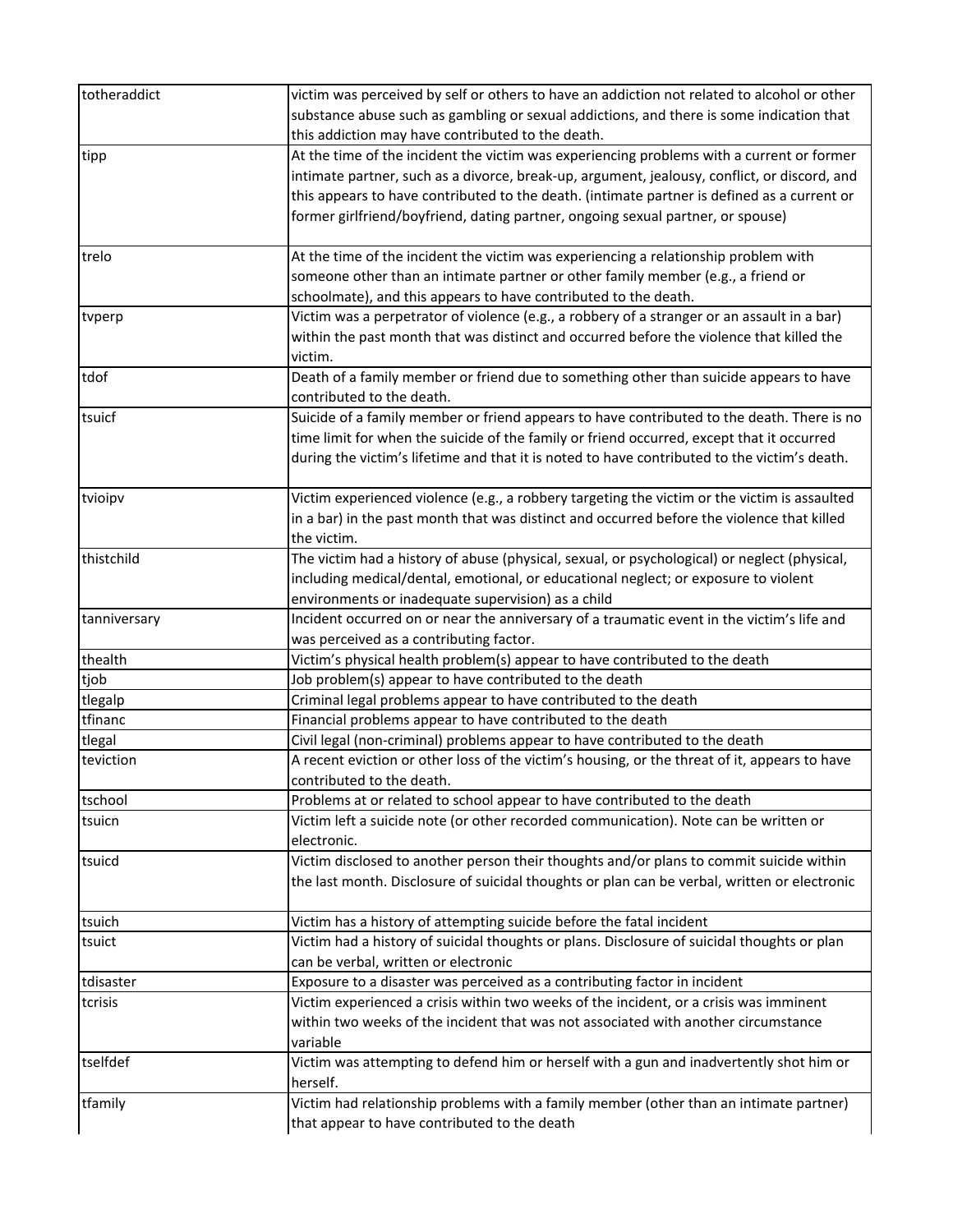| <b>Homicide Circumstances</b>              |                                                                                                              |
|--------------------------------------------|--------------------------------------------------------------------------------------------------------------|
| targue                                     | There was an argument or conflict that led to the victim's death                                             |
| tcrime                                     | The death was precipitated by another serious crime (e.g., drug dealing, robbery)                            |
| tdrug                                      | Drug dealing, drug trade, or drug use is suspected to have played a role in precipitating the<br>incident    |
| tipv                                       | homicide or legal intervention is related to immediate or ongoing conflict or violence                       |
|                                            | between current or former intimate partners. This includes all deaths where a victim is                      |
|                                            | killed by their current or former intimate partner.                                                          |
| tjealous                                   | jealousy or distress over a current or former intimate partner's relationship or suspected                   |
|                                            | relationship with another person led to the incident                                                         |
| tgang                                      | The incident is classified as gang motivated (i.e., motive of the incident was gangrelated) or               |
|                                            | had suspected involvement of a gang member                                                                   |
| tbrawl                                     | Immediately before the violent death, there was a mutual physical fight between three or                     |
|                                            | more individuals which resulted in the death of individuals involved in the fight or,                        |
|                                            | bystanders or individuals trying to stop the argument                                                        |
| tmercy                                     | Victim was killed, at the victim's request, out of compassion in order to end his or her pain<br>or distress |
| tweapon                                    | The victim used a weapon during the course of the incident                                                   |
| tbystander                                 | The victim was a bystander and not directly involved in the incident (e.g., pedestrian                       |
|                                            | walking past a gang fight, customer in a convenience store at the time of a robbery, or                      |
|                                            | victim struck by stray bullet)                                                                               |
| tselfd                                     | The homicide was committed by a law enforcement officer in the line of duty or was                           |
|                                            | committed by a civilian in legitimate self-defense or in defense of others.                                  |
| tassist                                    | An intervener other than a law enforcement officer was killed while assisting a crime victim                 |
| thate                                      | The homicide was associated with a hate crime                                                                |
| tfight                                     | Immediately before the violent death, there was a physical fight between two people                          |
|                                            | which resulted in the death of individuals involved in the fight, bystanders, or individuals                 |
|                                            | trying to stop the fight                                                                                     |
| deathabuse                                 | The victim experienced abuse (physical, sexual, or psychological) or neglect (physical,                      |
|                                            | including medical/dental, emotional, or educational neglect; or exposure to violent                          |
|                                            | environments or inadequate supervision) by a caretaker that resulted in death                                |
| trandom                                    | The victim was killed by a random act of violence                                                            |
| twalk                                      | A targeted attack, such as an ambush, where the suspect(s) approached and fled on foot                       |
| driveby                                    | Victim was killed in shooting where the suspect or group of suspects drives near the victim                  |
|                                            | or target and shoots while driving, or uses a car to approach and flee the scene of a                        |
|                                            | homicide, but steps out of the car just long enough to use a weapo                                           |
| tprost                                     | Prostitution or prostitution-related activities played a precipitating role in the incident                  |
| tstalk                                     | Stalking behaviors precipitated the violent incident.                                                        |
| tterror                                    | The death resulted from a terrorist attack                                                                   |
| tonduty                                    | The victim was a law enforcement officer killed in the line of duty                                          |
| <b>Unintentional Firearm Circumstances</b> |                                                                                                              |
| TGunTrigger                                | Shooter unintentionally pulled the trigger                                                                   |
| <b>TGunPlay</b>                            | Shooter was playing with gun when it discharged                                                              |
| TGunUnload                                 | Shooter was loading or unloading ammunition from the gun when it discharged.                                 |
| TGunShowing                                | The shooter was showing the gun to another person when the gun discharged.                                   |
| TGunTarget                                 | The shooter was aiming for a target and unintentionally hit a person.                                        |
| TDefect                                    | Firearm discharged due to some defect or mechanical malfunction                                              |
| TGunDrop                                   | Gun was dropped and unintentionally discharged upon impact.                                                  |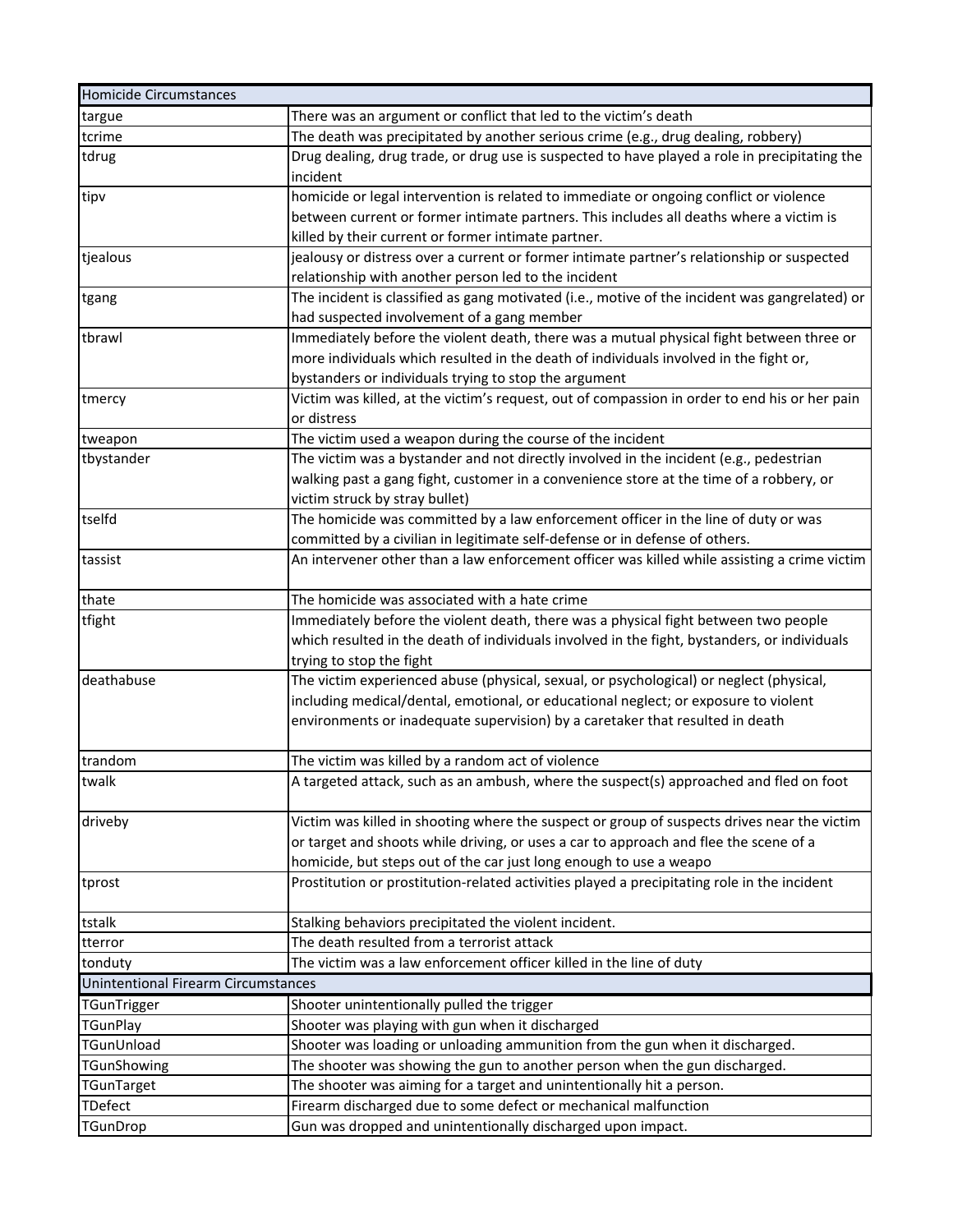| TClean                      | The shooter pulled the trigger or the gun otherwise discharged (e.g., bumped gun while     |
|-----------------------------|--------------------------------------------------------------------------------------------|
|                             | cleaning) while cleaning, repairing, or assembling/disassembling the gun.                  |
| THunting                    | The shooter or victim was hunting or on a hunting trip.                                    |
| TGunSafetyOn                | Shooter thought the safety was on and the firearm would not discharge.                     |
| TRichochet                  | Bullet ricocheted off course from its intended target and struck the victim.               |
| Tcelebrate                  | The shooter was firing the gun in a celebratory manner with no intention of threatening or |
|                             | endangering others (e.g., revelers on New Year's Eve shooting their guns in the air at     |
|                             | midnight).                                                                                 |
| <b>TGunMag</b>              | Shooter thought the gun was unloaded because the magazine was disengaged.                  |
| <b>TGunOther</b>            | The shooting occurred during some context other than those described by the existing       |
|                             | codes                                                                                      |
| TGunOther2                  | The shooting occurred as the result of a mechanism not already described by one of the     |
|                             | existing codes.                                                                            |
| TGunToy                     | Gun was mistaken for a toy and discharged during handling/play                             |
| TGunHolster                 | Firearm discharged while it was being placed in or removed from its holster or clothing    |
|                             |                                                                                            |
| TGunUnloadedOthr            | Shooter thought the gun was unloaded for a reason other than the magazine being            |
|                             | disengaged, or for an unspecified reason                                                   |
| TGunSafety                  | Gun unintentionally discharged while the gun handler was attempting to open or close the   |
|                             | lock.                                                                                      |
| TSelfDefense                | Victim was attempting to defend him or herself with a gun and inadvertently shot           |
|                             | himself/herself.                                                                           |
| <b>Precipitating Crimes</b> |                                                                                            |
| TypeFCrimeA                 | Nature of the first crime that precipitated the incident (Applies only to crime-related    |
|                             | deaths)                                                                                    |
| TypeSCrimeA                 | Nature of the second crime that precipitated the incident (Applies only to crime-related   |
|                             | deaths with more than one precipitating crime)                                             |
| <b>Suspect Information</b>  |                                                                                            |
| NumberOfSuspects            | Total number of suspects identified                                                        |
| victimsuspect1relationship1 | Description of the primary relationship of the victim to the first suspect                 |
| victimsuspect1relationship2 | Description of the secondary relationship of the victim to the first suspect               |
| victimsuspect2relationship1 | Description of the primary relationship of the victim to the second suspect (if second     |
|                             | suspect was identified)                                                                    |
| victimsuspect2relationship2 | Description of the secondary relationship of the victim to the second suspect (if second   |
|                             | suspect was identified)                                                                    |
| Toxicology                  |                                                                                            |
| AlcoholTested               | Tested for alcohol                                                                         |
| AlcoholResult               | Alcohol results summary                                                                    |
| AmphetamineTested           | Tested for amphetamine                                                                     |
| AmphetamineResult           | Amphetamine results summary                                                                |
| AntiDepressantTESTED        | Tested for antidepressants                                                                 |
| AntiDepressantResult        | antidepressant results summary                                                             |
| CocaineTested               | <b>Tested for cocaine</b>                                                                  |
| CocaineResult               | cocoaine results summary                                                                   |
| MarijuanaTested             | Tested for marijuana                                                                       |
| MarijuanaResult             | marijuana results summary                                                                  |
| OpiateTested                | Tested for opiate                                                                          |
| OpiateResult                | opiate results summary                                                                     |
| CarbonMonoxideTested        | Tested for carbon monoxide                                                                 |
| CarbonMonoxideResult        | carbon monoxide results summary                                                            |
| AnticonvulsantsTested       | <b>Tested for Anticonvulsants</b>                                                          |
| AnticonvulsantsResult       | anticonvulsants results summary                                                            |